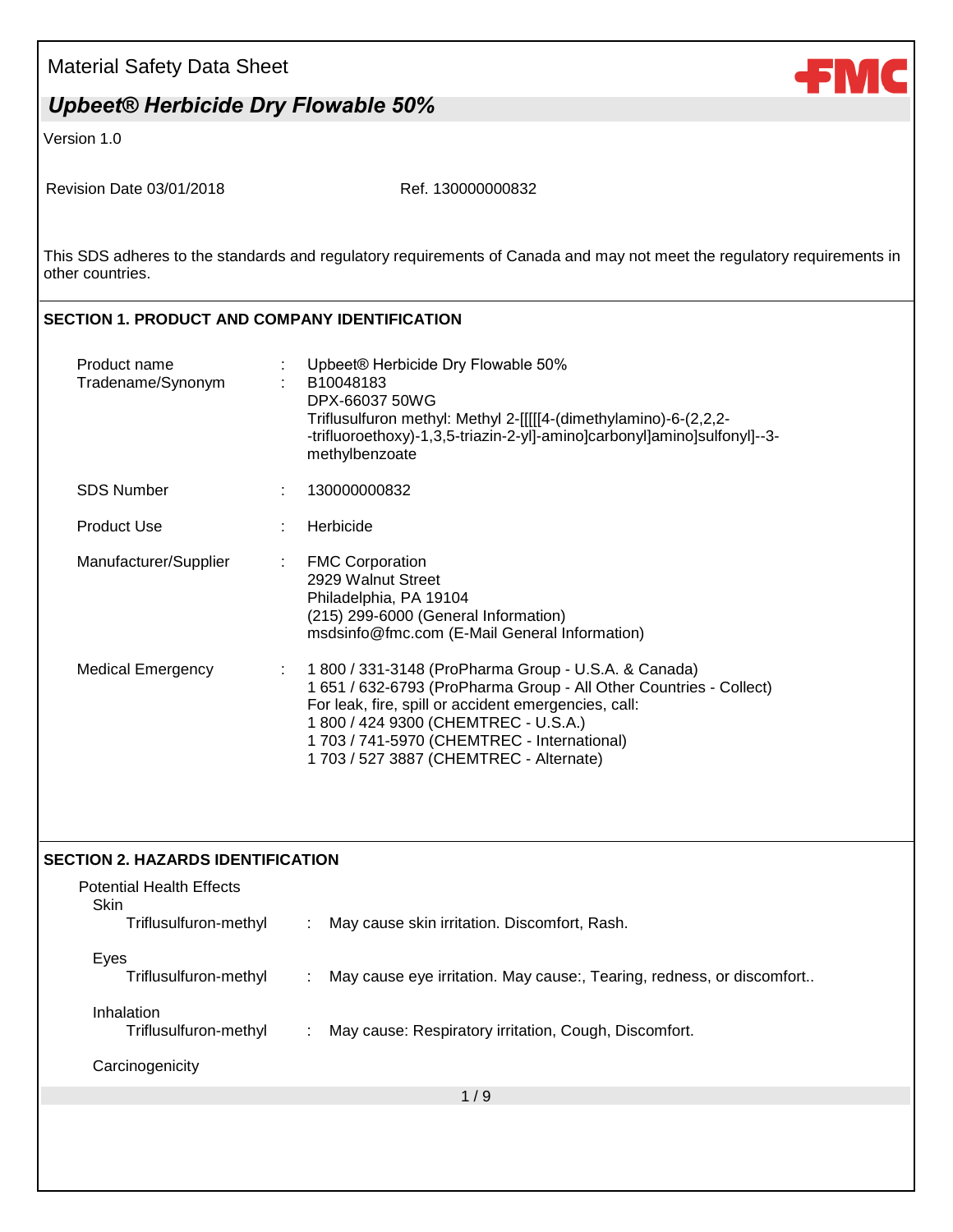### Material Safety Data Sheet

## *Upbeet® Herbicide Dry Flowable 50%*

Version 1.0

Revision Date 03/01/2018 Ref. 130000000832

None of the components present in this material at concentrations equal to or greater than 0.1% are listed by IARC, NTP, or OSHA, as a carcinogen.

#### **SECTION 3. COMPOSITION/INFORMATION ON INGREDIENTS**

| Component             | CAS-No.     | Concentration      |
|-----------------------|-------------|--------------------|
| Triflusulfuron-methyl | 126535-15-7 | 50 %               |
| Lignin Sulfonate Salt |             | $10 - 15%$         |
| Other Ingredients     |             | 34.95 - 40.05<br>% |

| <b>SECTION 4. FIRST AID MEASURES</b> |                                                                                                                                                                                                                                         |
|--------------------------------------|-----------------------------------------------------------------------------------------------------------------------------------------------------------------------------------------------------------------------------------------|
| Skin contact                         | : Take off all contaminated clothing immediately. Rinse skin immediately with<br>plenty of water for 15-20 minutes. Call a poison control center or doctor for<br>treatment advice.                                                     |
| Eye contact                          | : Hold eye open and rinse slowly and gently with water for 15-20 minutes.<br>Remove contact lenses, if present, after the first 5 minutes, then continue<br>rinsing eye. Call a poison control center or doctor for treatment advice.   |
| Inhalation                           | : Move to fresh air. If person is not breathing, call 911 or an ambulance, then<br>give artificial respiration, preferably mouth-to-mouth, if possible. Call a poison<br>control center or doctor for treatment advice.                 |
| Ingestion                            | : No specific intervention is indicated as the compound is not likely to be<br>hazardous. Consult a physician if necessary.                                                                                                             |
| General advice                       | : Have the product container or label with you when calling a poison control<br>center or doctor, or going for treatment.<br>See Section 1 for emergency phone numbers. See Label for Additional<br>Precautions and Directions for Use. |
|                                      | 2/9                                                                                                                                                                                                                                     |
|                                      |                                                                                                                                                                                                                                         |

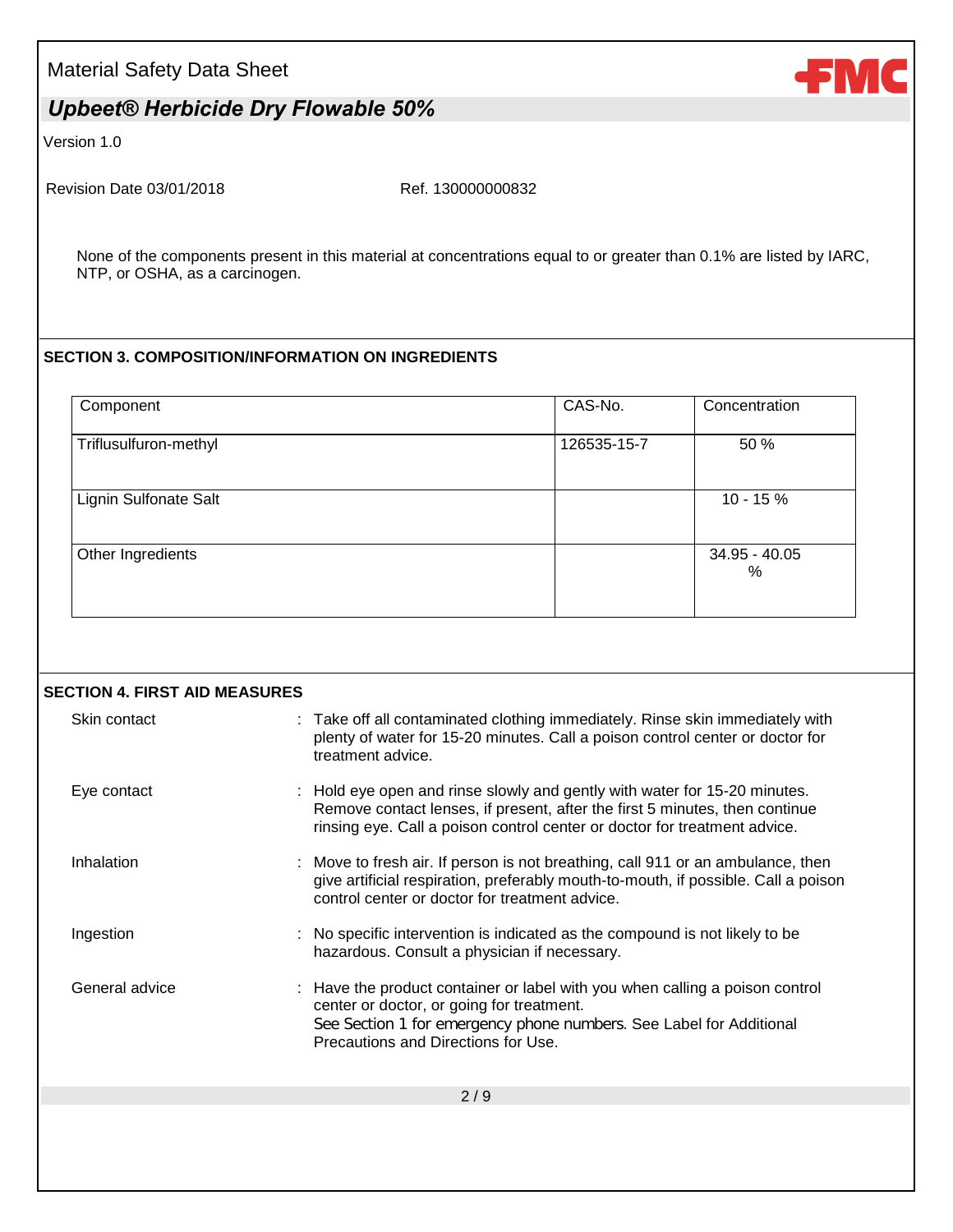Version 1.0

Revision Date 03/01/2018 Ref. 130000000832

#### **SECTION 5. FIREFIGHTING MEASURES**

| <b>Flammable Properties</b><br>Flash point         | $:$ Not applicable                                                                                                                                                                                                                                                              |
|----------------------------------------------------|---------------------------------------------------------------------------------------------------------------------------------------------------------------------------------------------------------------------------------------------------------------------------------|
| Auto-ignition temperature                          | : > 140 °C (> 284 °F)                                                                                                                                                                                                                                                           |
| Lower explosion limit/ lower<br>flammability limit | : Not available for this mixture.                                                                                                                                                                                                                                               |
| Upper explosion limit/ upper<br>flammability limit | $\therefore$ Not available for this mixture.                                                                                                                                                                                                                                    |
| Thermal decomposition                              | $\therefore$ Not available for this mixture.                                                                                                                                                                                                                                    |
| Suitable extinguishing media                       | : Water spray, Dry chemical, Foam, Carbon dioxide (CO2)                                                                                                                                                                                                                         |
| Unsuitable extinguishing<br>media                  | : High volume water jet, (contamination risk)                                                                                                                                                                                                                                   |
| Firefighting Instructions                          | : Wear full protective clothing and self-contained breathing apparatus.<br>(on small fires) If area is heavily exposed to fire and if conditions permit, let<br>fire burn itself out since water may increase the area contaminated. Cool<br>containers/tanks with water spray. |

#### **SECTION 6. ACCIDENTAL RELEASE MEASURES**

NOTE: Review FIRE FIGHTING MEASURES and HANDLING (PERSONNEL) sections before proceeding with clean-up. Use appropriate PERSONAL PROTECTIVE EQUIPMENT during clean-up.

| Safeguards (Personnel)      | Evacuate personnel, thoroughly ventilate area, use self-contained breathing<br>apparatus. Use personal protective equipment.                                                  |
|-----------------------------|-------------------------------------------------------------------------------------------------------------------------------------------------------------------------------|
| Spill Cleanup               | : Sweep up and shovel into suitable containers for disposal.                                                                                                                  |
| Accidental Release Measures | Prevent material from entering sewers, waterways, or low areas.<br>Never return spills in original containers for re-use. Dispose of in accordance<br>with local regulations. |

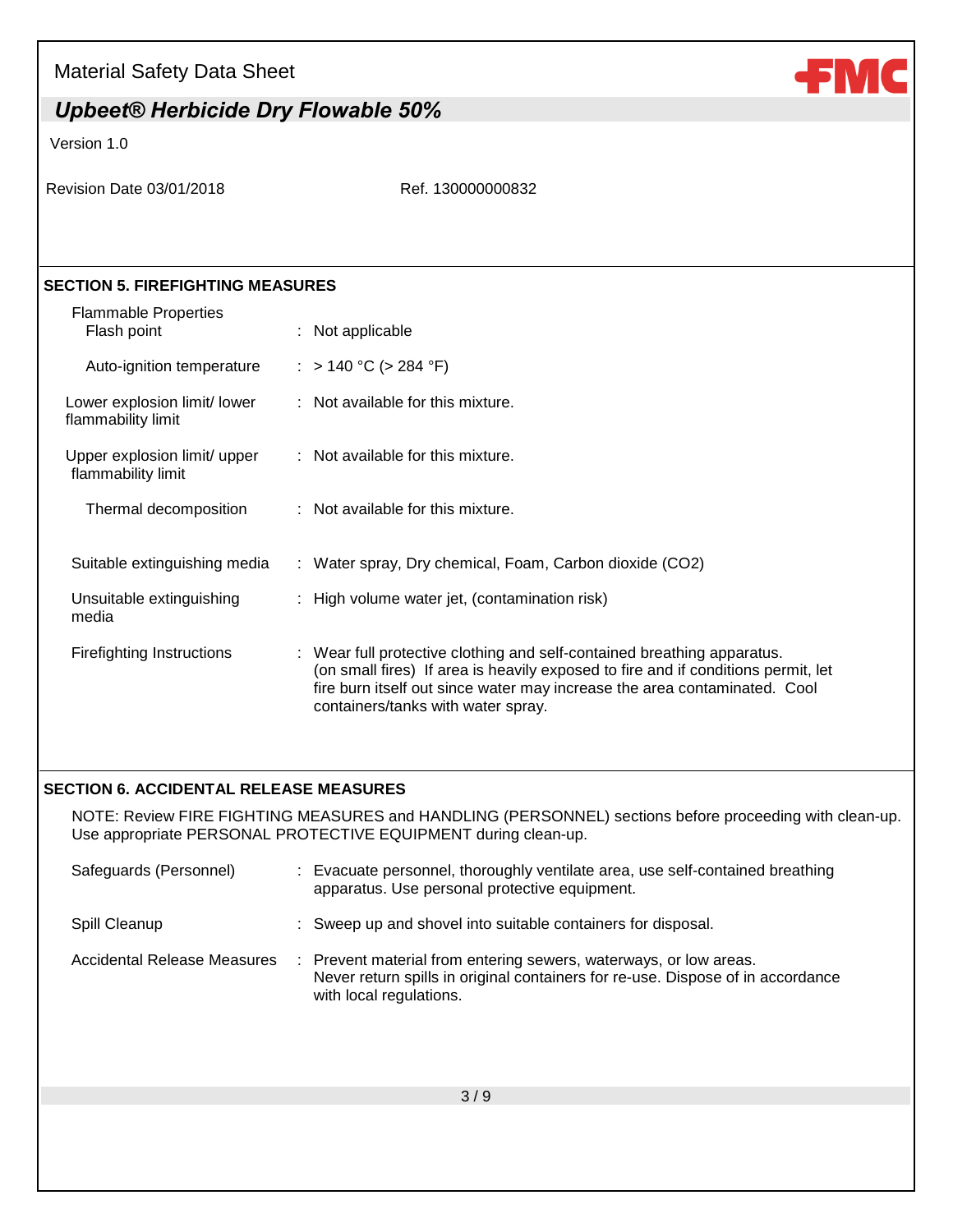| <b>Material Safety Data Sheet</b> |  |  |
|-----------------------------------|--|--|
|-----------------------------------|--|--|

Version 1.0

| Revision Date 03/01/2018                                   | Ref. 130000000832                                                                                                                                                                                                                                                                                                                                                                                                                                                                                                                                                                                                                                                              |
|------------------------------------------------------------|--------------------------------------------------------------------------------------------------------------------------------------------------------------------------------------------------------------------------------------------------------------------------------------------------------------------------------------------------------------------------------------------------------------------------------------------------------------------------------------------------------------------------------------------------------------------------------------------------------------------------------------------------------------------------------|
|                                                            |                                                                                                                                                                                                                                                                                                                                                                                                                                                                                                                                                                                                                                                                                |
| <b>SECTION 7. HANDLING AND STORAGE</b>                     |                                                                                                                                                                                                                                                                                                                                                                                                                                                                                                                                                                                                                                                                                |
| Handling (Personnel)                                       | : Wash hands thoroughly with soap and water after handling and before eating,<br>drinking, chewing gum, using tobacco, or using the toilet.                                                                                                                                                                                                                                                                                                                                                                                                                                                                                                                                    |
| Handling (Physical Aspects)                                | Keep away from heat and sources of ignition. Avoid dust formation in<br>confined areas. Under severe dusting conditions, this material may form<br>explosive mixtures in air.                                                                                                                                                                                                                                                                                                                                                                                                                                                                                                  |
| Storage                                                    | Store in original container. Do not contaminate water, other pesticides,<br>fertilizer, food or feed in storage. Store in a cool, dry place. Keep out of the<br>reach of children.                                                                                                                                                                                                                                                                                                                                                                                                                                                                                             |
| <b>SECTION 8. EXPOSURE CONTROLS/PERSONAL PROTECTION</b>    |                                                                                                                                                                                                                                                                                                                                                                                                                                                                                                                                                                                                                                                                                |
| <b>Engineering controls</b>                                | : Ensure adequate ventilation.                                                                                                                                                                                                                                                                                                                                                                                                                                                                                                                                                                                                                                                 |
| Personal protective equipment<br>Skin and body protection  | Applicators and other handlers must wear:<br>Long sleeved shirt and long pants<br>Chemical-resistant gloves, Category A (such as butyl rubber, natural rubber,<br>neoprene rubber, or nitrile rubber), all greater than or equal to 14 mils<br>Shoes plus socks<br>PPE required for early entry to treated areas that is permitted under the<br>Worker Protection Standard and that involves contact with anything that has<br>been treated, such as plants, soil, or water, is:<br>Coveralls<br>Chemical-resistant gloves, Category A (such as butyl rubber, natural rubber,<br>neoprene rubber, or nitrile rubber), all greater than or equal to 14 mils<br>Shoes plus socks |
| Protective measures                                        | Use this product in accordance with its label. Discard clothing and other<br>absorbent materials that have been drenched or heavily contaminated with<br>this product. Do not reuse them. Follow manufacturer's instructions for<br>cleaning/maintaining PPE. If no such instructions for washables exist, use<br>detergent and hot water. Keep and wash PPE separately from other laundry.                                                                                                                                                                                                                                                                                    |
| <b>Exposure Guidelines</b><br><b>Exposure Limit Values</b> |                                                                                                                                                                                                                                                                                                                                                                                                                                                                                                                                                                                                                                                                                |
| No data available                                          |                                                                                                                                                                                                                                                                                                                                                                                                                                                                                                                                                                                                                                                                                |
|                                                            | 4/9                                                                                                                                                                                                                                                                                                                                                                                                                                                                                                                                                                                                                                                                            |
|                                                            |                                                                                                                                                                                                                                                                                                                                                                                                                                                                                                                                                                                                                                                                                |

**FMC**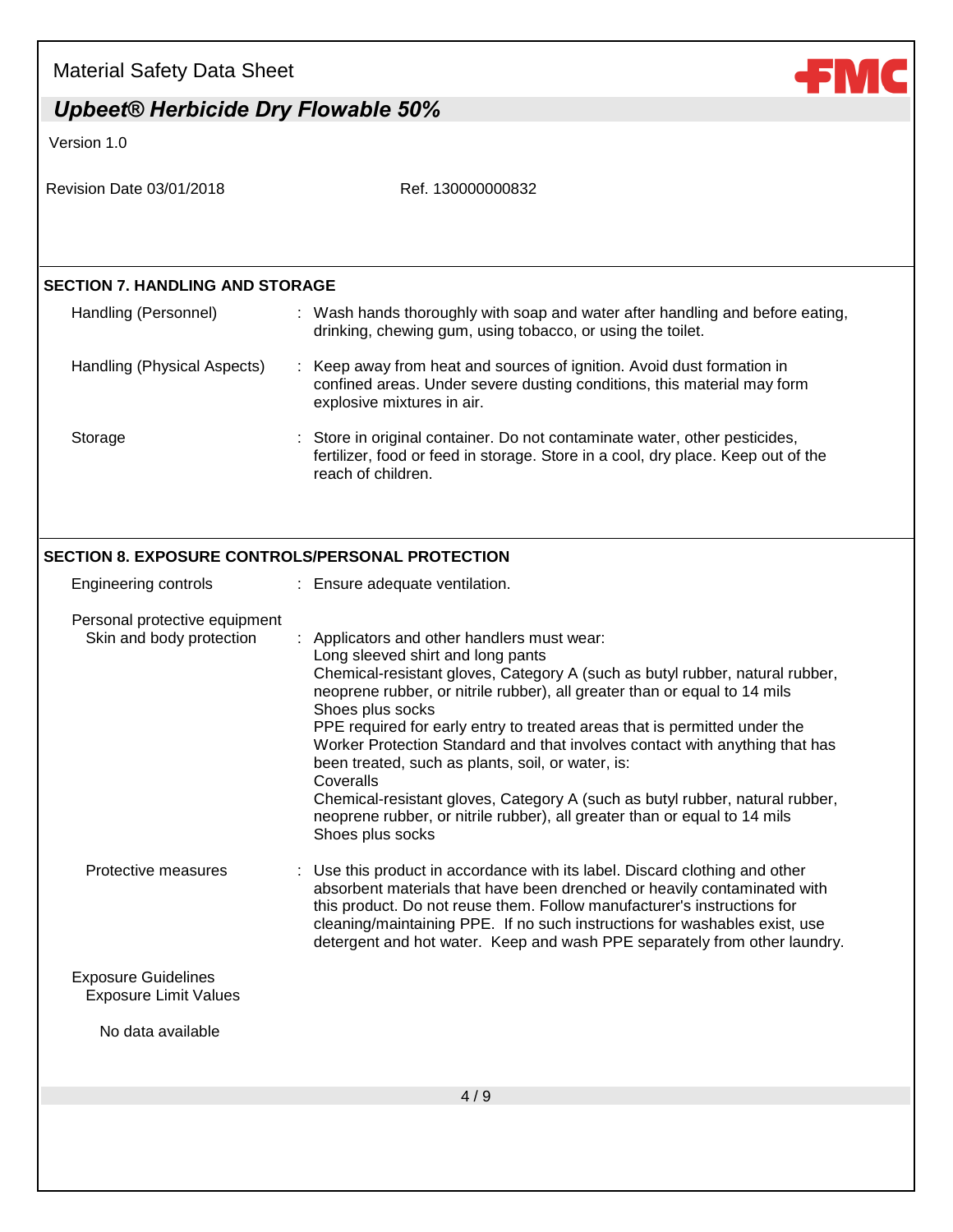Version 1.0

Revision Date 03/01/2018 Ref. 130000000832

#### **SECTION 9. PHYSICAL AND CHEMICAL PROPERTIES**

| : solid, granules                 |
|-----------------------------------|
| : brown                           |
| none                              |
| : 8.6                             |
| : Not available for this mixture. |
| : The product is not oxidizing.   |
| loose                             |
| : dispersible                     |
| : Not available for this mixture. |
|                                   |

#### **SECTION 10. STABILITY AND REACTIVITY**

| Stability           | : Stable at normal temperatures and storage conditions. |
|---------------------|---------------------------------------------------------|
| Conditions to avoid | : None reasonably foreseeable.                          |
| Incompatibility     | : No materials to be especially mentioned.              |
| Hazardous reactions | : Polymerization will not occur.                        |

#### **SECTION 11. TOXICOLOGICAL INFORMATION**

|                       | Upbeet <sup>®</sup> Herbicide |                               |                                                                                                 |
|-----------------------|-------------------------------|-------------------------------|-------------------------------------------------------------------------------------------------|
|                       | Inhalation 4 h LC50           | $\mathcal{I}^{\mathcal{I}}$ . | $> 6.1$ mg/l, Rat                                                                               |
|                       | Dermal LD50                   | t.                            | $>$ 2,000 mg/kg, Rabbit                                                                         |
|                       | Oral LD50                     | ÷.                            | > 5,000 mg/kg, Rat                                                                              |
|                       | Skin irritation               |                               | No skin irritation, Rabbit                                                                      |
|                       | Eye irritation                |                               | No eye irritation, Rabbit<br>Minimal effects that do not meet the threshold for classification. |
|                       | Sensitisation                 |                               | Does not cause skin sensitisation., Guinea pig                                                  |
| Triflusulfuron-methyl | Repeated dose toxicity        |                               | The following effects occurred at levels of exposure that significantly                         |
|                       |                               |                               | 5/9                                                                                             |
|                       |                               |                               |                                                                                                 |

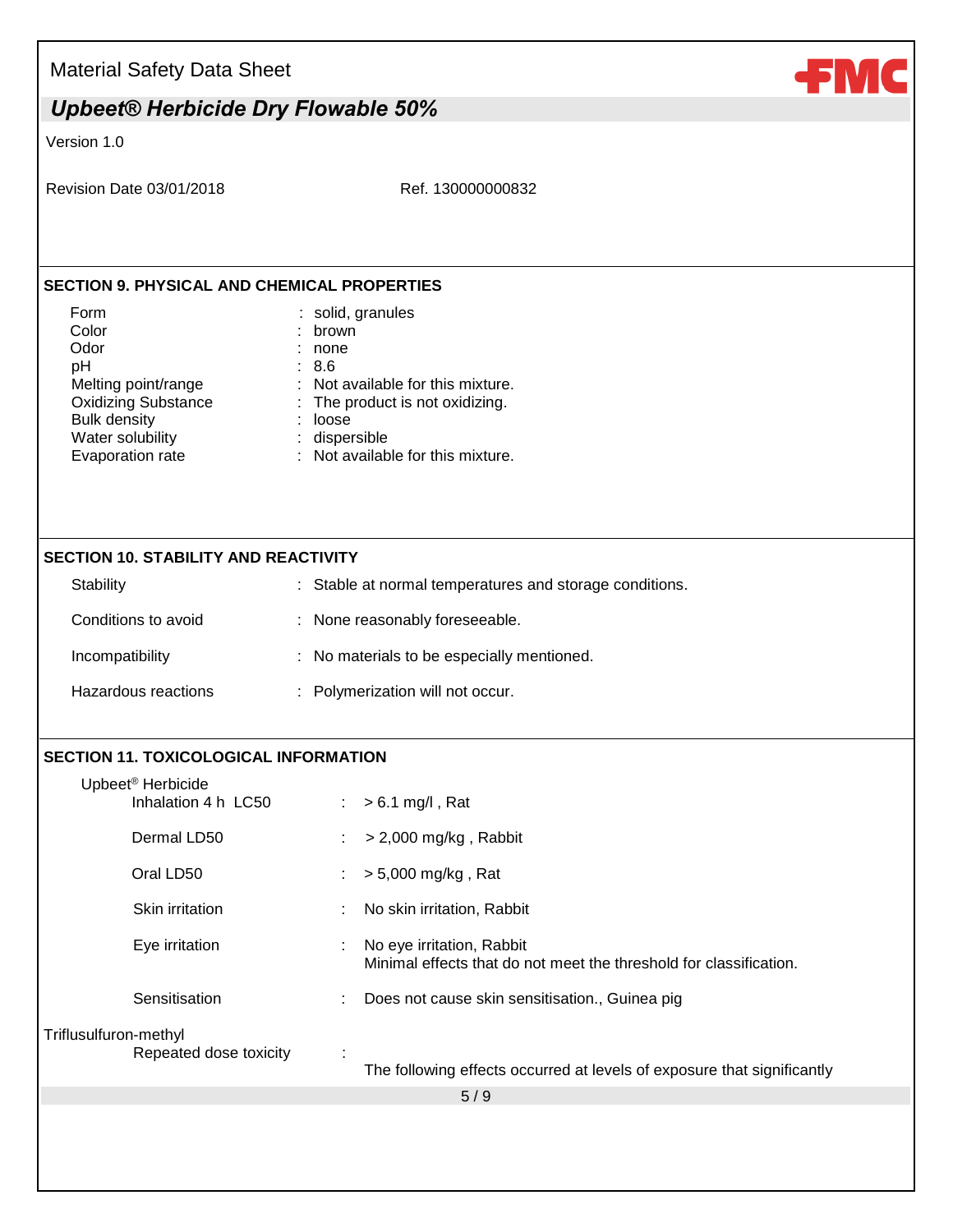## Material Safety Data Sheet

# *Upbeet® Herbicide Dry Flowable 50%*

Version 1.0

| Revision Date 03/01/2018                    | Ref. 130000000832                                                                                                                                                                       |
|---------------------------------------------|-----------------------------------------------------------------------------------------------------------------------------------------------------------------------------------------|
|                                             |                                                                                                                                                                                         |
|                                             | exceed those expected under labeled usage conditions.                                                                                                                                   |
|                                             | Oral - feed<br>multiple species                                                                                                                                                         |
|                                             | Reduced body weight gain, Liver effects, Abnormal decrease in<br>number of red blood cells                                                                                              |
| Carcinogenicity                             | Suspected human carcinogens<br>An increased incidence of tumours was observed in laboratory<br>animals.<br>Target(s):<br><b>Testes</b><br>Liver                                         |
| Mutagenicity                                | Tests on bacterial or mammalian cell cultures did not show mutagenic<br>effects.<br>Animal testing did not show any mutagenic effects.                                                  |
| Reproductive toxicity                       | No toxicity to reproduction<br>Animal testing did not show any effects on fertility.                                                                                                    |
| Teratogenicity                              | Animal testing showed effects on embryo-fetal development at levels<br>equal to or above those causing maternal toxicity.                                                               |
| Lignin Sulfonate Salt                       |                                                                                                                                                                                         |
| Repeated dose toxicity                      | Ingestion<br>÷<br>Rat<br>16 Weeks<br>No toxicologically significant effects were found., Information given is<br>based on data obtained from similar substances.                        |
| Mutagenicity                                | Animal testing did not show any mutagenic effects.<br>Did not cause genetic damage in cultured bacterial cells.<br>Information given is based on data obtained from similar substances. |
|                                             |                                                                                                                                                                                         |
| <b>SECTION 12. ECOLOGICAL INFORMATION</b>   |                                                                                                                                                                                         |
| <b>Aquatic Toxicity</b>                     |                                                                                                                                                                                         |
| Upbeet <sup>®</sup> Herbicide<br>336 h EC50 | Lemna gibba (duckweed) 0.0043 mg/l ASTM E 1415-91<br>(Data on the product itself)                                                                                                       |
|                                             | 6/9                                                                                                                                                                                     |
|                                             |                                                                                                                                                                                         |

**FMC**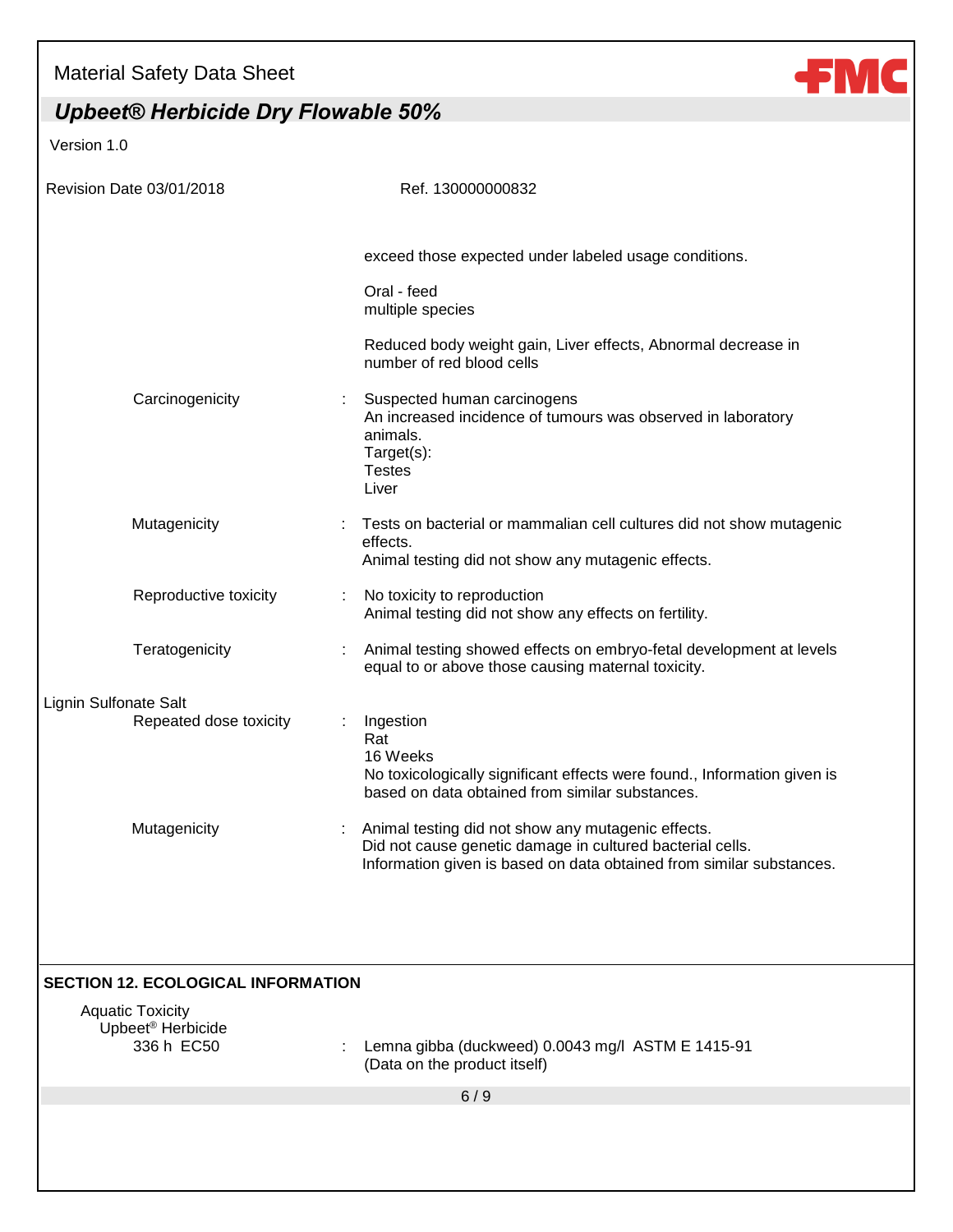

| Revision Date 03/01/2018                     |                                                                                                                                                        |                                                                                                                                                                                                                                                                                                                                                                                                                                     | Ref. 130000000832                                                                                                                                                                                                                   |
|----------------------------------------------|--------------------------------------------------------------------------------------------------------------------------------------------------------|-------------------------------------------------------------------------------------------------------------------------------------------------------------------------------------------------------------------------------------------------------------------------------------------------------------------------------------------------------------------------------------------------------------------------------------|-------------------------------------------------------------------------------------------------------------------------------------------------------------------------------------------------------------------------------------|
|                                              |                                                                                                                                                        |                                                                                                                                                                                                                                                                                                                                                                                                                                     | Information source: Internal study report                                                                                                                                                                                           |
| Triflusulfuron-methyl<br>96 h LC50           |                                                                                                                                                        |                                                                                                                                                                                                                                                                                                                                                                                                                                     | Oncorhynchus mykiss (rainbow trout) 730 mg/l                                                                                                                                                                                        |
| 48 h EC50                                    |                                                                                                                                                        |                                                                                                                                                                                                                                                                                                                                                                                                                                     | Daphnia magna (Water flea) > 960 mg/l                                                                                                                                                                                               |
| 21 <sub>d</sub>                              |                                                                                                                                                        |                                                                                                                                                                                                                                                                                                                                                                                                                                     | NOEC Daphnia magna (Water flea) 11 mg/l                                                                                                                                                                                             |
| Additional ecological information            |                                                                                                                                                        | Environmental Hazards: Do not apply directly to water, or to areas<br>÷.<br>where surface water is present, or to intertidal areas below the mean<br>high water mark. Do not contaminate water when cleaning equipment<br>or disposing of equipment washwaters or rinsate. Do not apply<br>where/when conditions favour runoff. See product label for additional<br>application instructions relating to environmental precautions. |                                                                                                                                                                                                                                     |
| <b>Waste Disposal</b><br>Container disposal: |                                                                                                                                                        |                                                                                                                                                                                                                                                                                                                                                                                                                                     | : Do not contaminate water, food or feed by disposal. Wastes resulting from the<br>use of this product must be disposed of on site or at an approved waste<br>disposal facility.                                                    |
|                                              |                                                                                                                                                        |                                                                                                                                                                                                                                                                                                                                                                                                                                     | : Container Refilling and Disposal:<br>Refer to the product label for instructions.<br>Do not transport if this container is damaged or leaking.                                                                                    |
|                                              | <b>SECTION 14. TRANSPORT INFORMATION</b>                                                                                                               |                                                                                                                                                                                                                                                                                                                                                                                                                                     |                                                                                                                                                                                                                                     |
| IATA_C                                       | UN number                                                                                                                                              |                                                                                                                                                                                                                                                                                                                                                                                                                                     | : 3077                                                                                                                                                                                                                              |
| <b>IMDG</b>                                  | Proper shipping name<br>Class<br>Packing group<br>Labelling No.<br>UN number<br>Proper shipping name<br><b>Class</b><br>Packing group<br>Labelling No. |                                                                                                                                                                                                                                                                                                                                                                                                                                     | : Environmentally hazardous substance, solid, n.o.s.<br>(Triflusulfuron methyl)<br>9<br>Ш<br>9MI<br>3077<br>: ENVIRONMENTALLY HAZARDOUS SUBSTANCE,<br>SOLID, N.O.S. (Triflusulfuron methyl)<br>$\therefore$ 9<br>$\pm$ 111<br>$9\,$ |
|                                              |                                                                                                                                                        |                                                                                                                                                                                                                                                                                                                                                                                                                                     | 7/9                                                                                                                                                                                                                                 |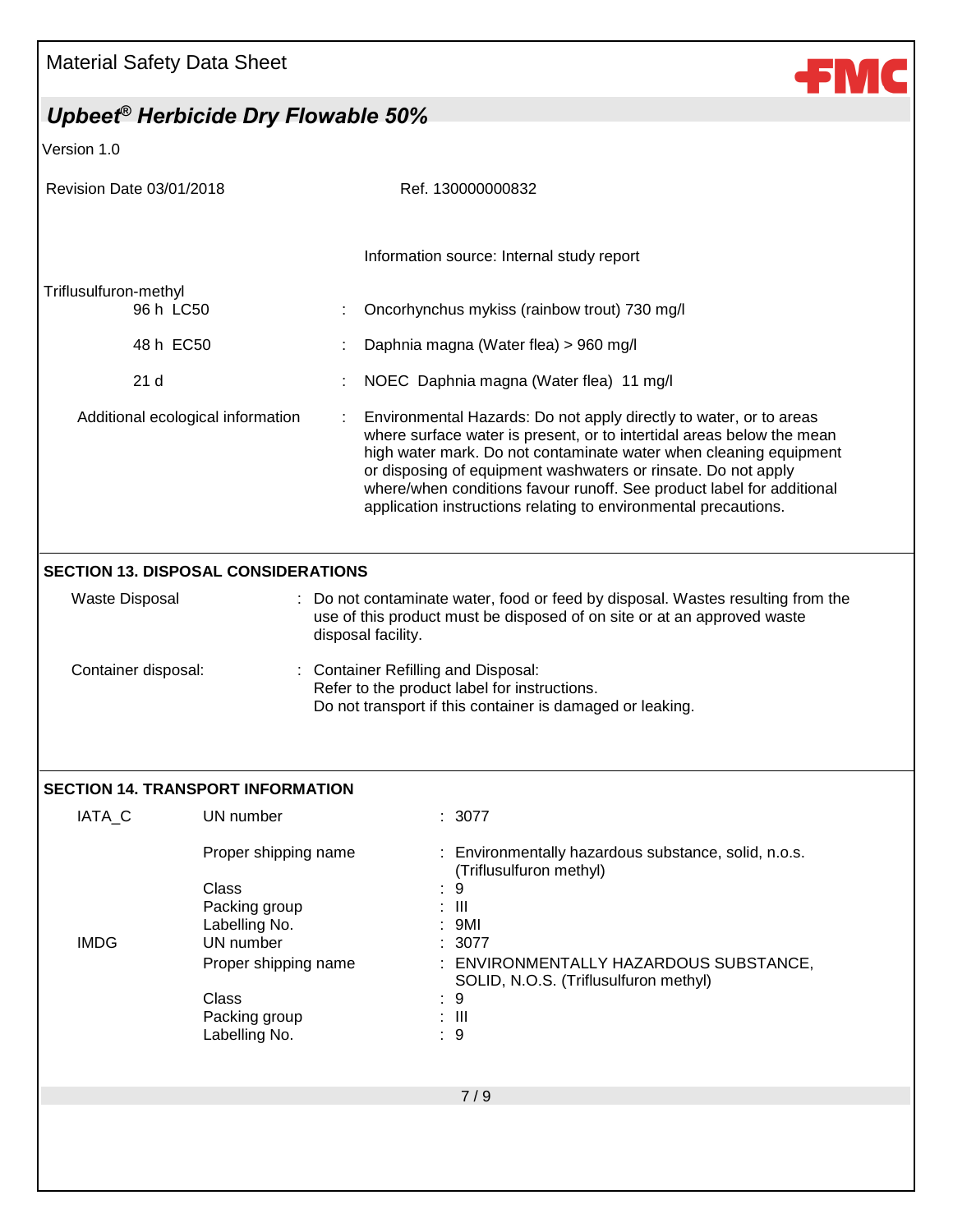| <b>Material Safety Data Sheet</b>                                                              |                                                                                                                                                                                                                                                                                                                                                                                                                                                                                                                                                                                                                                                                                                                                                                                                                                                                                                                                              |  |  |  |
|------------------------------------------------------------------------------------------------|----------------------------------------------------------------------------------------------------------------------------------------------------------------------------------------------------------------------------------------------------------------------------------------------------------------------------------------------------------------------------------------------------------------------------------------------------------------------------------------------------------------------------------------------------------------------------------------------------------------------------------------------------------------------------------------------------------------------------------------------------------------------------------------------------------------------------------------------------------------------------------------------------------------------------------------------|--|--|--|
| Upbeet <sup>®</sup> Herbicide Dry Flowable 50%                                                 |                                                                                                                                                                                                                                                                                                                                                                                                                                                                                                                                                                                                                                                                                                                                                                                                                                                                                                                                              |  |  |  |
| Version 1.0                                                                                    |                                                                                                                                                                                                                                                                                                                                                                                                                                                                                                                                                                                                                                                                                                                                                                                                                                                                                                                                              |  |  |  |
| Revision Date 03/01/2018                                                                       | Ref. 130000000832                                                                                                                                                                                                                                                                                                                                                                                                                                                                                                                                                                                                                                                                                                                                                                                                                                                                                                                            |  |  |  |
| Not regulated as a hazardous material by DOT.<br>Not regulated as a hazardous material by TDG. |                                                                                                                                                                                                                                                                                                                                                                                                                                                                                                                                                                                                                                                                                                                                                                                                                                                                                                                                              |  |  |  |
| <b>SECTION 15. REGULATORY INFORMATION</b>                                                      |                                                                                                                                                                                                                                                                                                                                                                                                                                                                                                                                                                                                                                                                                                                                                                                                                                                                                                                                              |  |  |  |
| <b>EPA</b>                                                                                     | In the United States this product is regulated by the US Environmental<br>Protection Agency (EPA) under the Federal Insecticide, Fungicide and<br>Rodenticide Act (FIFRA). It is a violation of Federal law to use this product in<br>a manner inconsistent with its labeling. Read and follow all label directions.<br>This product is excluded from listing requirements under EPA/TSCA.                                                                                                                                                                                                                                                                                                                                                                                                                                                                                                                                                   |  |  |  |
| PCP Registration #<br><b>Remarks</b>                                                           | 25813<br>: Regulated under the Pest Control Products Act - WHMIS exempt.                                                                                                                                                                                                                                                                                                                                                                                                                                                                                                                                                                                                                                                                                                                                                                                                                                                                     |  |  |  |
| <b>SECTION 16. OTHER INFORMATION</b>                                                           |                                                                                                                                                                                                                                                                                                                                                                                                                                                                                                                                                                                                                                                                                                                                                                                                                                                                                                                                              |  |  |  |
| MSDS preparation date                                                                          | 03/01/2018                                                                                                                                                                                                                                                                                                                                                                                                                                                                                                                                                                                                                                                                                                                                                                                                                                                                                                                                   |  |  |  |
| ® Registered trademark of FMC Corporation                                                      |                                                                                                                                                                                                                                                                                                                                                                                                                                                                                                                                                                                                                                                                                                                                                                                                                                                                                                                                              |  |  |  |
| Contact person                                                                                 | <b>FMC Corporation</b><br>2929 Walnut Street<br>Philadelphia, PA 19104<br>(215) 299-6000 (General Information)<br>msdsinfo@fmc.com (E-Mail General Information)                                                                                                                                                                                                                                                                                                                                                                                                                                                                                                                                                                                                                                                                                                                                                                              |  |  |  |
| <b>Disclaimer</b>                                                                              | FMC Corporation believes that the information and recommendations contained herein (including data and statements)<br>are accurate as of the date hereof. NO WARRANTY OF FITNESS FOR ANY PARTICULAR PURPOSE, WARRANTY<br>OF MERCHANTABILITY OR ANY OTHER WARRANTY, EXPRESSED OR IMPLIED, IS MADE CONCERNING THE<br>INFORMATION PROVIDED HEREIN. The information provided herein relates only to the specified product designated<br>and may not be applicable where such product is used in combination with any other materials or in any process. Use of<br>this product is regulated by the U.S. Environmental Protection Agency (EPA). It is a violation of Federal law to use this<br>product in a manner inconsistent with its labeling. Further, since the conditions and methods of use are beyond the<br>control of FMC Corporation, FMC corporation expressly disclaims any and all liability as to any results obtained or<br>8/9 |  |  |  |